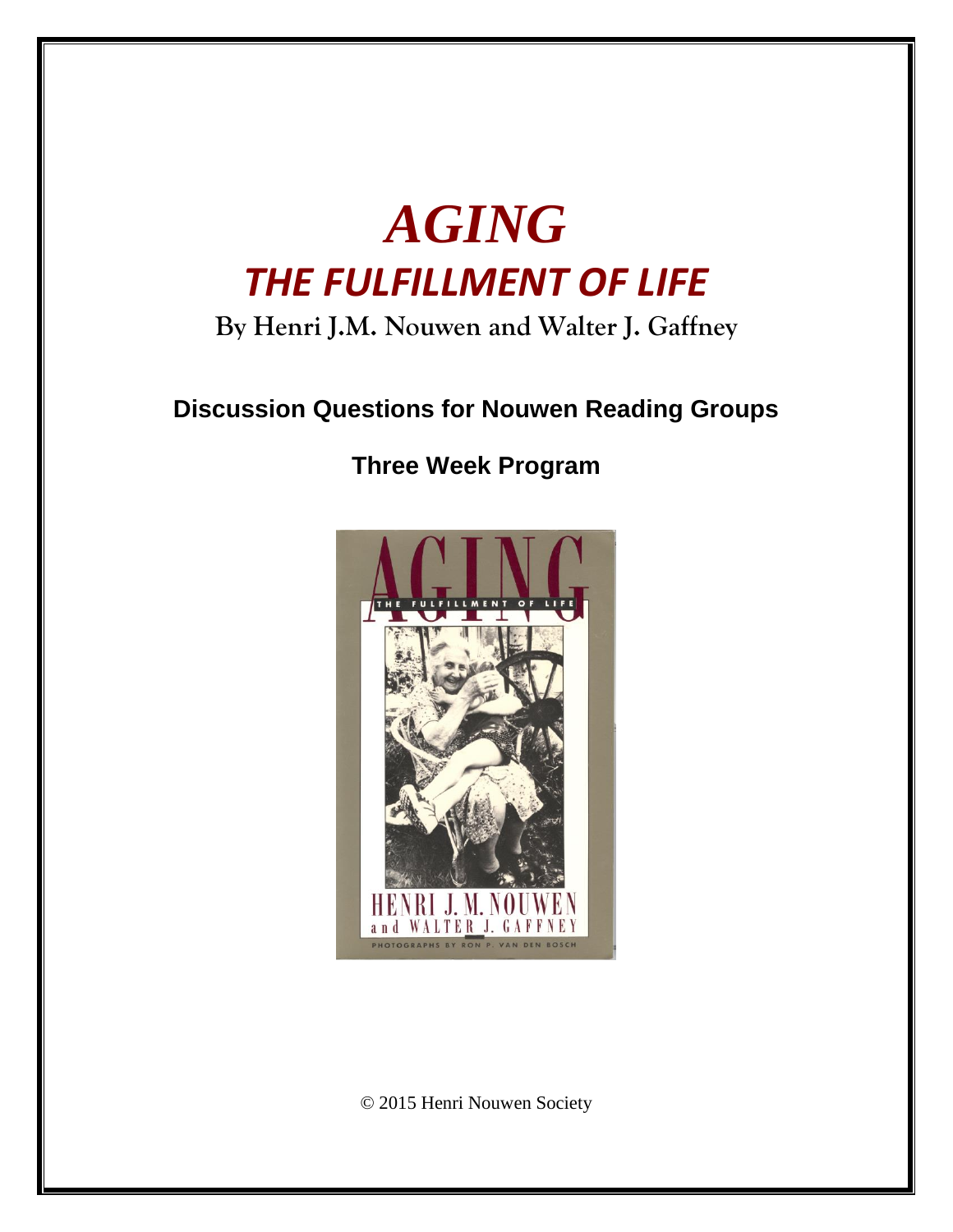## *Aging The Fulfillment of Life* **by Henri J. M. Nouwen & Walter J. Gaffney Photographs by Ron P. van den Bosch**

First Image edition published February 1976 by special arrangement with Doubleday A division of Bantam Doubleday Dell Publishing Group, Inc. 1540 Broadway, New York, New York 10036 Text Copyright © 1974 by Henri J. M. Nouwen and Walter J. Gaffney 160 pages (paperback)

### **Discussion questions for Nouwen Reading Groups**

Prepared by Claire S. Merritt

Suggested number of meetings for this book: 3 or 4

In this thought-provoking and spiritually oriented book Henri and Walter explore what it means to age. Although the inevitable process of growing old is for many people a path of darkness and despair, it can also be a path of light and fulfillment. In the second part they examine the need to care for ourselves and others as we age. The beautiful and evocative photographs add a powerful visual dimension to the written text.

### **Meeting #1**

#### *Prologue, Introduction to Part One* **and** *Aging as a Way to the Darkness,* **pp. 13-49 Questions to consider as you read, reflect and discuss:**

- 1. In the Prologue Henri and Walter use the image of a wagon wheel to evoke the cycle of our life, in which all the phases, like the spokes of a wheel, are equally important. How do you interpret this image? How does it relate to your own life?
- 2. Give examples from your life or the life of someone close to you how aging can be "a process of growth by which the mystery of life is slowly revealed to us" (p. 14).
- 3. What can the elderly teach us about life? If you are one of the elderly, what lessons can you teach others?
- 4. In the old Balinese legend the grandfather saves the community with his knowledge, which had been all but lost. In our modern society what do we risk losing by ignoring the wisdom of our elderly?
- 5. For many people the fear of old age is greater than the fear of death. Which do you fear more and why?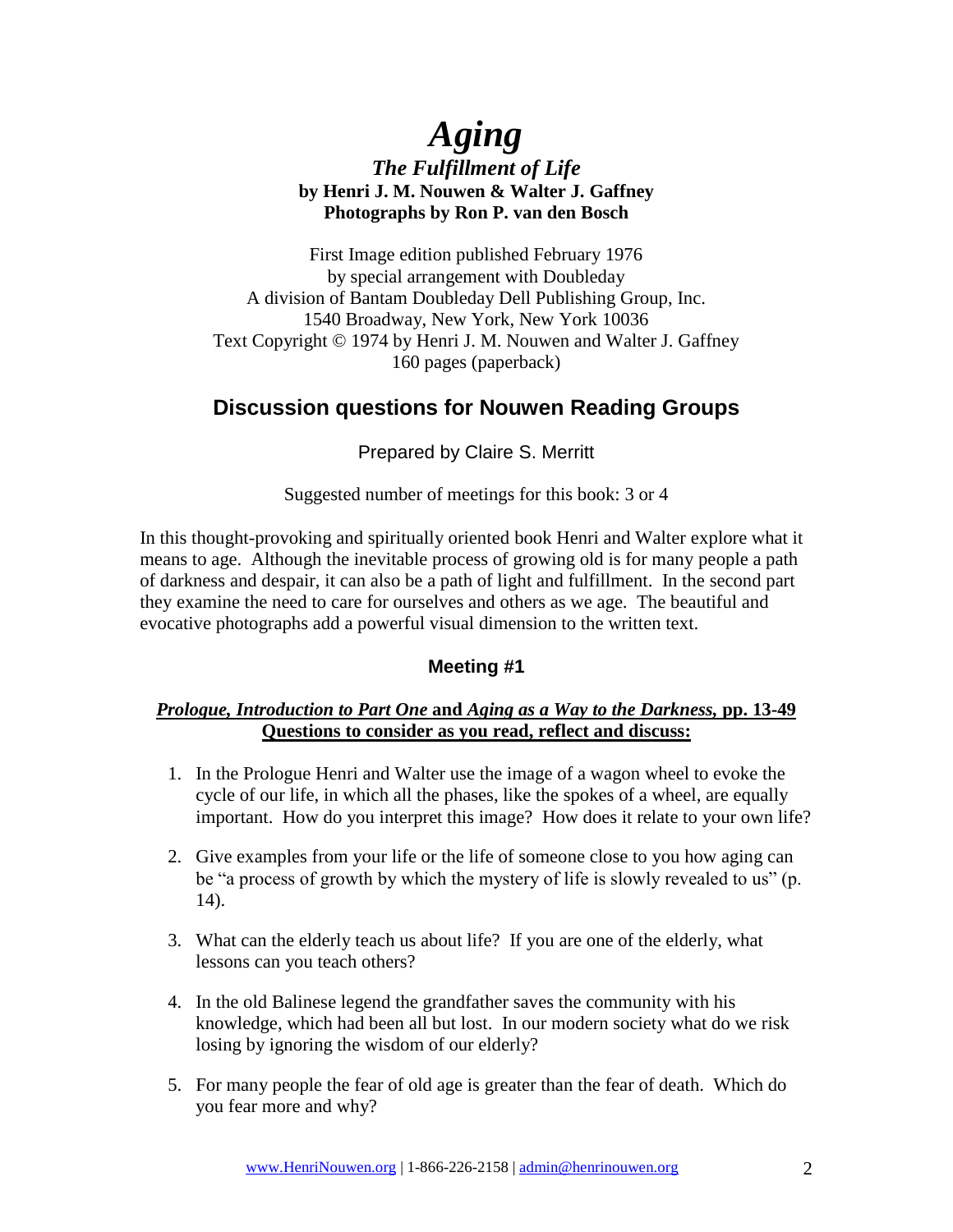- 6. We live in a society that places more value on "doing" and "having" than on "being." How does this lead to the segregation of the elderly? If you are retired, in what ways, if any, do you feel segregated and less valued than persons that are working?
- 7. In what ways do we self-segregate as we age and thus become alienated from society? How can we keep this from happening?
- 8. Henri and Walter describe "desolation" as "the gnawing feeling of being left behind by those who have been close and dear to you during the many years of life" (p. 36). Which losses of loved ones have you suffered? How have you coped with these losses?
- 9. What do Henri and Walter mean by the "loss of self"? Why is this loss so devastating?
- 10. For many people old age is nothing but a way to darkness. To what extent, if any, do you share this pessimistic view of aging? What are your greatest fears as you grow older?

#### **Notes**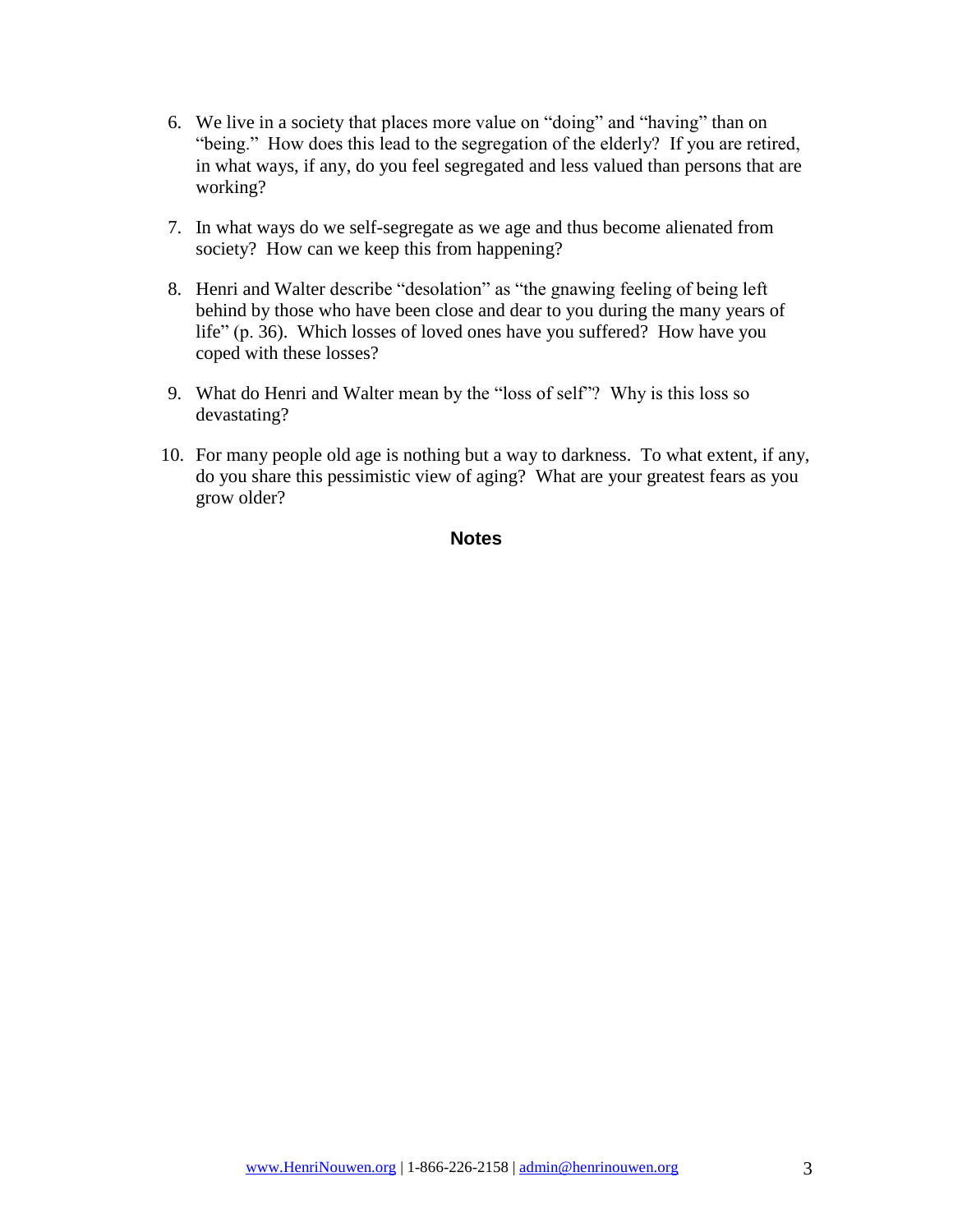#### **Meeting #2**

#### *Aging as a Way to the Light* **and** *Conclusion to Part One,* **pp. 51-87 Questions to consider as you read, reflect and discuss:**

- 1. How is Simeon in Luke's gospel different from the stereotypical old person in our society? What lessons can we learn from him?
- 2. Henri and Walter see in the faces of many elderly that "a new light has become visible – a light that cannot die because it is born out of growing old" (p. 61). Think of persons you have known who exemplify this observation. What made them special?
- 3. Henri fondly recalls his grandmother. Describe an older person of whom you have happy memories.
- 4. Do you agree that "in human life pain always seems easier to understand than happiness" (p. 62)? If so, why? If not, why not?
- 5. What is the difference between "wishes" and "hope"? What does it mean to convert from wishes to hope and why is this conversion necessary in aging toward the light?
- 6. Henri and Walter tell the Taoist tale of an oak tree that grew large and old because it was useless. Discuss the paradoxical meaning of "useless" in this story. How can this apply to our lives as we age?
- 7. "Humor is knowledge with a soft smile" (p. 74) according to Henri and Walter. What is the importance of humor in your life? How does it help you cope?
- 8. Describe someone you know that has a good sense of humor. How do you feel when you are with him or her?
- 9. What are some things you have discovered as you have grown older? How have these discoveries enlarged your view of life?
- 10. Henri and Walter evoke "the nearly overwhelming vision that aging can be a growing into the light, the light which takes away all the dark and gray lines that divide religious cultures and people and unites all the colors of the human search into one all-embracing rainbow" (p. 83). What have you learned from other faith traditions that point to a unifying concept of light? How can "light" be a bridge between generations, cultures and religions?
- 11. Henri and Walter conclude this section by asking: "Who is that young man who will have the courage to step forward in his society and proclaim that by ostracizing the old men, the traditions will be lost and a series of disasters could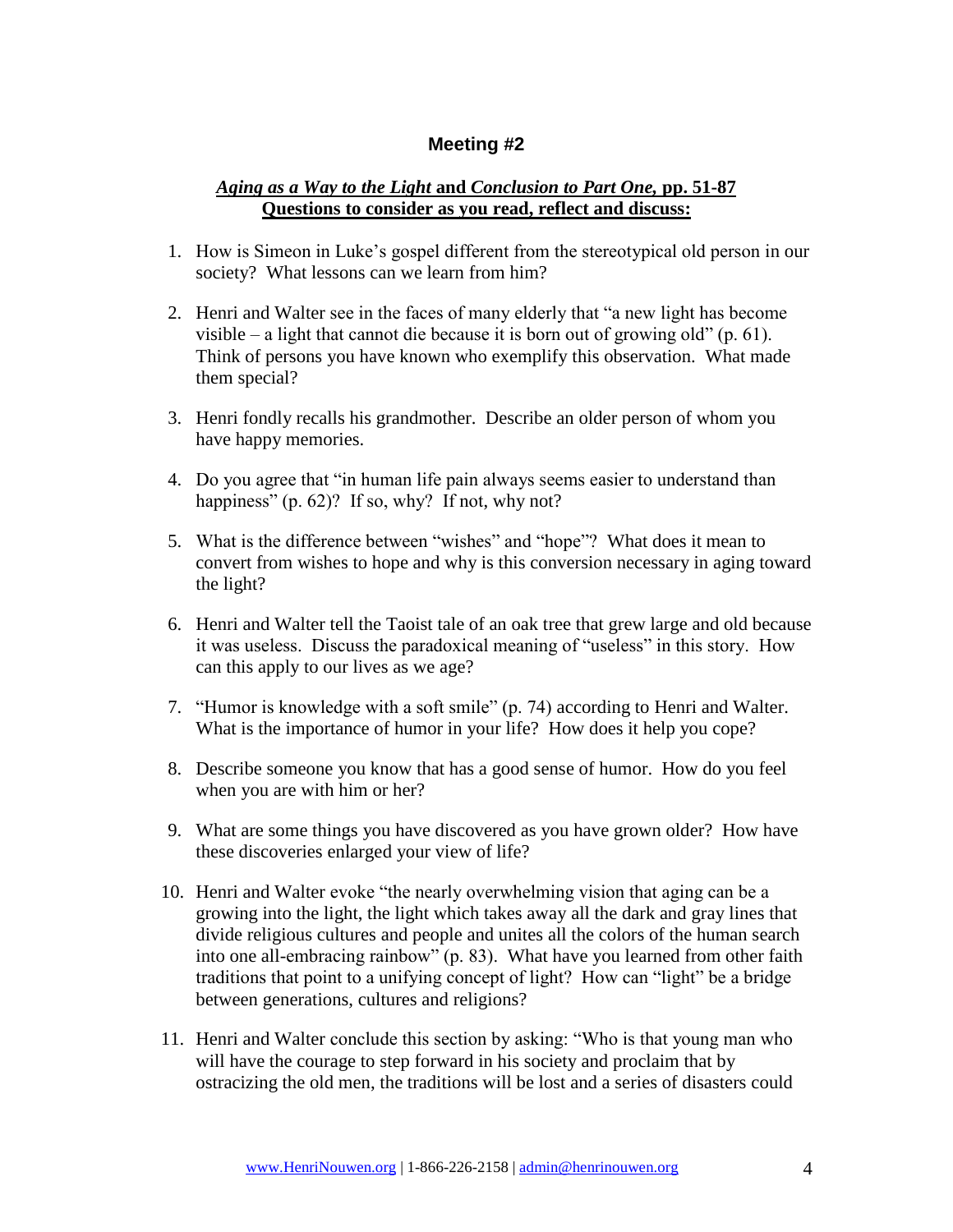take place" (p. 86). What steps can any of us take to make sure that the elderly are included and valued in our society?

#### **Meeting #3**

#### *Introduction to Part Two, Caring as a Way to the Self, Caring as a Way to the Other, Conclusion* **and** *Epilogue,* **pp. 91-154 Questions to consider as you read, reflect and discuss:**

- 1. "Rembrandt realized that what is most personal is most universal" p. 95). What realizations about yourself have you experienced that apply to all people?
- 2. Why is it important to be present to our own aging before we can care for the elderly?
- 3. Henri and Walter state that "caring is first a way to our own aging self, where we can find the healing powers for all those who share in the human condition" (p. 102). How can this understanding of oneself overcome the distance that separates us from the elderly and thus allow them to become friends instead of strangers?
- 4. "Poverty is the quality of the heart which makes us relate to life, not as property to be defended but as a gift to be shared" (p. 106). Why is this kind of poverty essential to caring for others?
- 5. "Compassion makes us see beauty in the midst of misery, hope in the center of pain" (p. 113). Describe an experience you have had that illustrates this statement.
- 6. In what ways does compassion differ from pity?
- 7. How are we enriched by our compassion for others?
- 8. What are the pitfalls of making care for the elderly a specialization? How do you feel about gerontology as a specialized branch of medicine? What are its values and its drawbacks?
- 9. Henri and Walter emphasize the importance of intergenerational families and communities. In our modern society what has diminished this kind of community? If you live in an intergenerational family, what are its challenges and its joys?
- 10. "The mystery of a failing life is too deep to grasp" (p. 126). Have you been close to someone whose last years were lonely and miserable? How have you responded to this person?
- 11. Name some of the ways in which our society contributes to the suffering of many elderly. What can we do to alleviate their pain?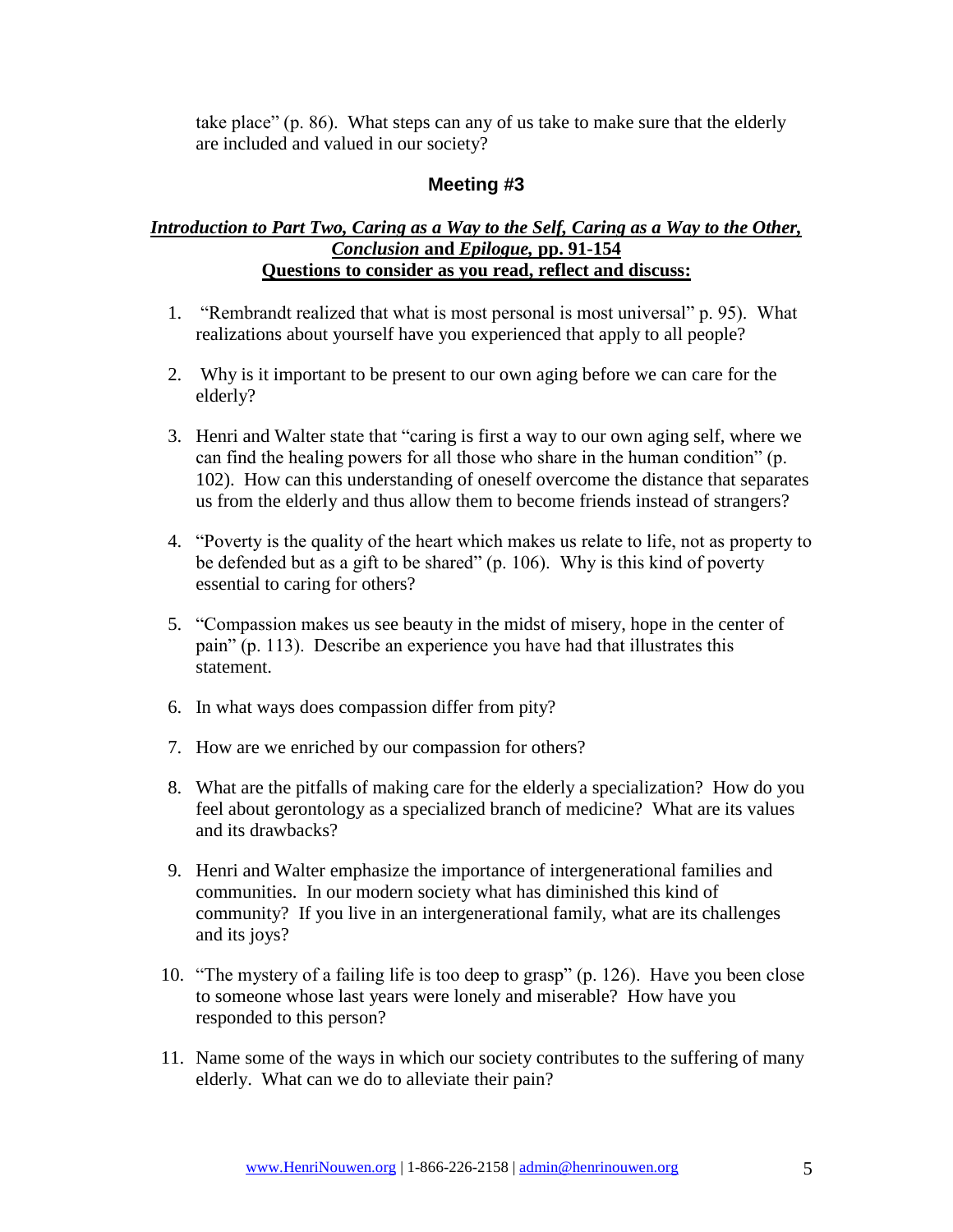- 12. How can we as caregivers guide someone to an experience of God's unconditional acceptance?
- 13. "It is indeed the task of everyone who cares to prevent people young, middleaged and old – from clinging to false expectations and from building their lives on false suppositions" (p. 137). What are some of the false expectations and suppositions that we need to release? What do we need to put in their place?
- 14. It is our mortality that makes life precious. What things remind you of the preciousness of life?
- 15. How can the life, death and resurrection of Jesus become the model for the fulfillment of our own cycle of life?
- 16. How have the photographs by Ron P. van den Bosch enhanced your understanding of this book? Is there a particular photo that struck you? If so, which one and why?

#### **Notes**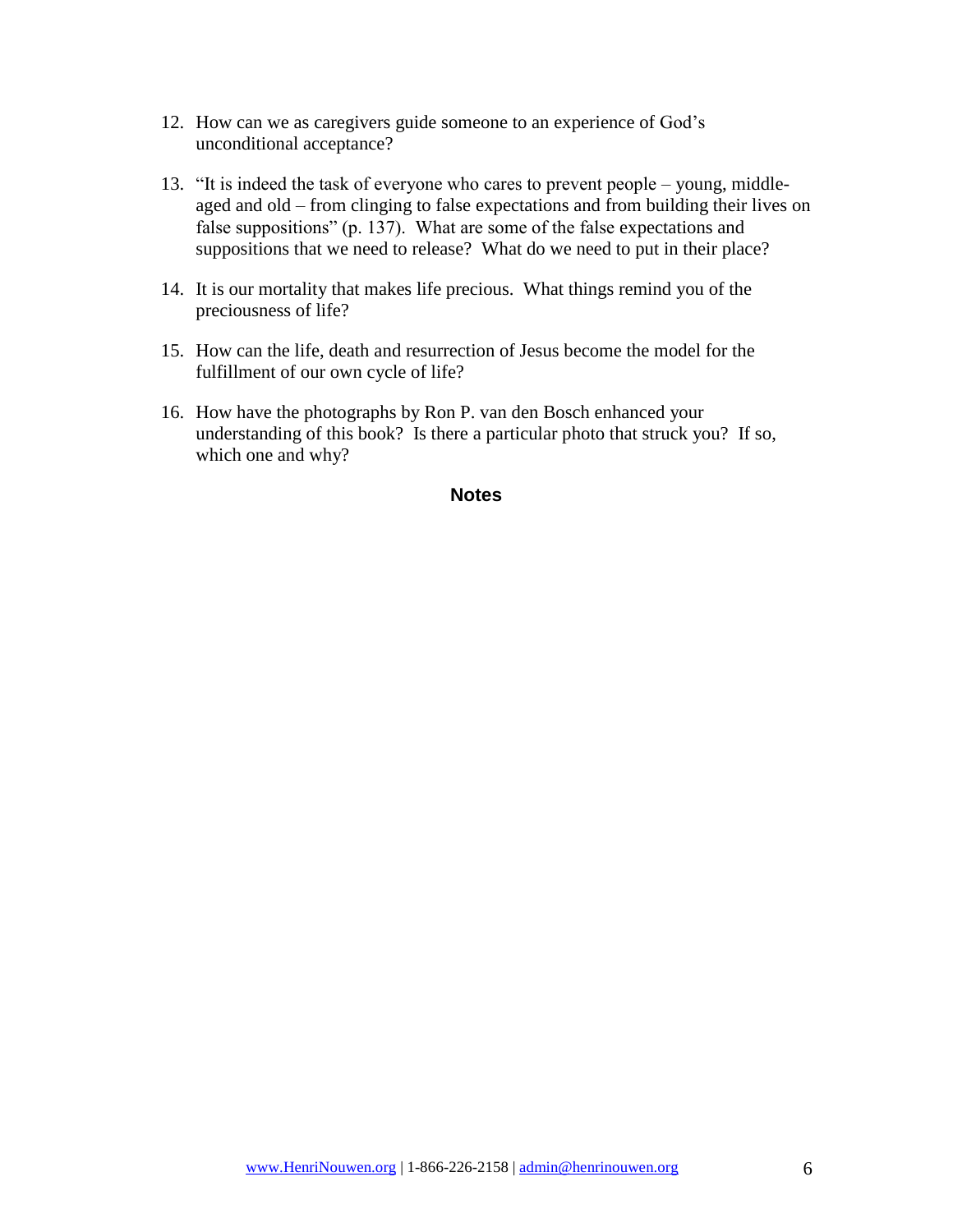

## About Henri Nouwen

The internationally renowned priest and author, respected professor and beloved pastor Henri J.M. Nouwen wrote over 40 books on the spiritual life. He corresponded regularly in English, Dutch, German, French and Spanish with hundreds of friends and reached out to thousands through his Eucharistic celebrations, lectures and retreats. Since his death in 1996, ever-increasing numbers of readers, writers, teachers and seekers have been guided by his literary legacy. Nouwen's books have sold over 2 million copies and been published in over 22 languages.

Born in Nijkerk, Holland, on January 24, 1932, Nouwen felt called to the priesthood at a very young age. He was ordained in 1957 as a diocesan priest and studied psychology at the Catholic University of Nijmegen. In 1964 he moved to the United States to study at the Menninger Clinic. He went on to teach at the University of Notre Dame, and the Divinity Schools of Yale and Harvard. For several months during the 1970s, Nouwen lived and worked with the Trappist monks in the Abbey of the Genesee, and in the early 1980s he lived with the poor in Peru. In 1985 he was called to join L'Arche in Trosly, France, the first of over 100 communities founded by Jean Vanier where people with developmental disabilities live with assistants. A year later Nouwen came to make his home at L'Arche Daybreak near Toronto, Canada. He died suddenly on September 21<sup>st</sup>, 1996, in Holland and is buried in King City, Ontario, not far from the Daybreak Community.

Nouwen believed that what is most personal is most universal. He wrote, "By giving words to these intimate experiences I can make my life available to others." His spirit lives on in the work of the Henri Nouwen Society, Henri Nouwen Stichting (Holland), the Henri Nouwen Legacy Trust, the Henri J. M. Nouwen Archives and Research Collection, and in all who live the spiritual values of solitude, community and ministry, to which he dedicated his life.

For more information about Henri Nouwen, his writing and the work of the Henri Nouwen Society visit: [www.HenriNouwen.org.](http://www.henrinouwen.org/henri/about/)

 $\overline{a}$ 

<sup>&</sup>lt;sup>1</sup> Photo of children with Henri in Guatemala by Peter Weiskel. Used with permission.

<sup>2</sup> Henri Nouwen in Ukraine.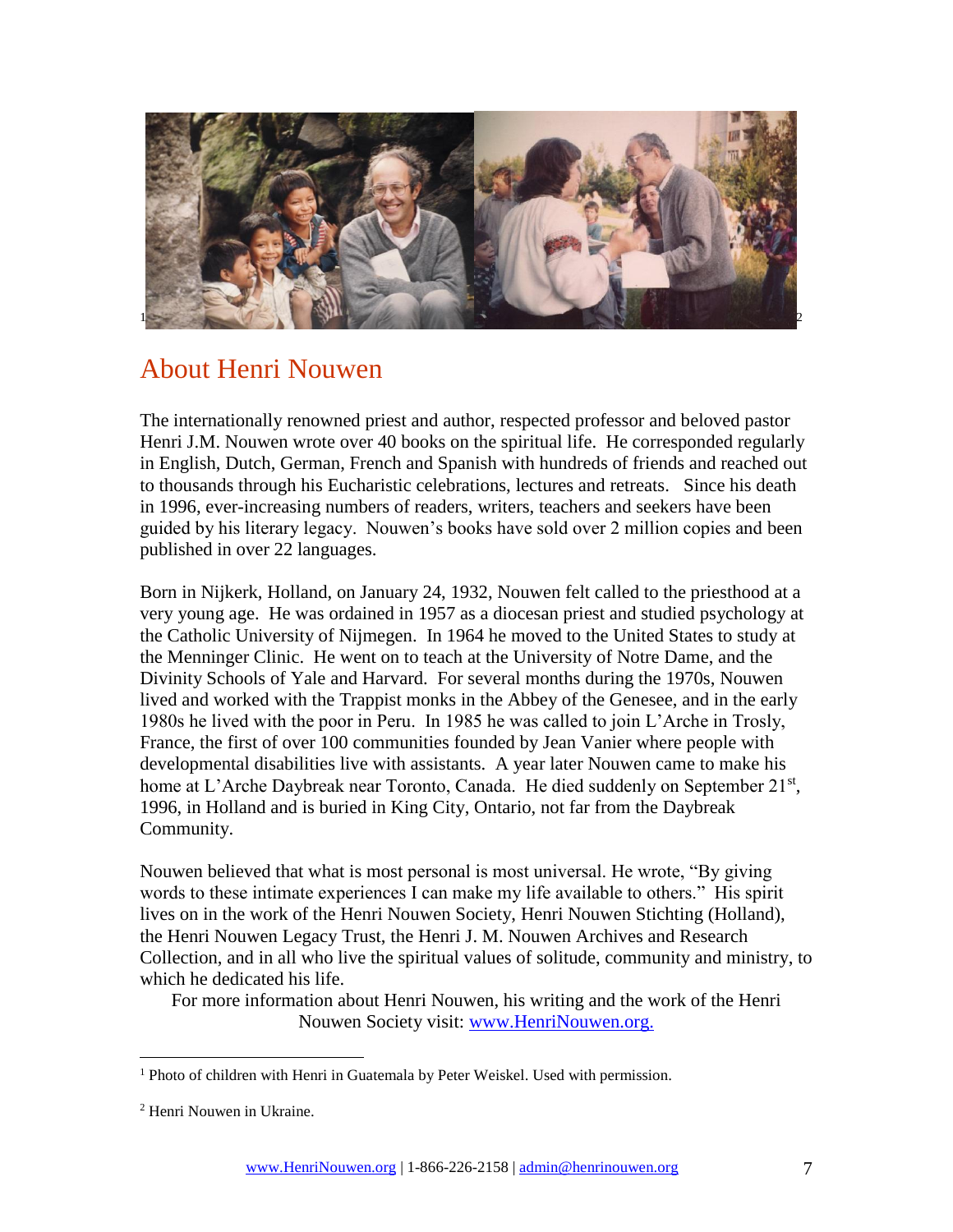### **Group Members**:

| <b>Name</b> | <b>Phone Number</b> | E-mail |
|-------------|---------------------|--------|
|             |                     |        |
|             |                     |        |
|             |                     |        |
|             |                     |        |
|             |                     |        |
|             |                     |        |
|             |                     |        |
|             |                     |        |
|             |                     |        |
|             |                     |        |
|             |                     |        |
|             |                     |        |
|             |                     |        |

### **Leadership tasks that could be shared within your group:**

| Date of<br>meeting | Prayer/song<br>and check-in<br>with each<br>other | <b>Video or DVD</b><br>segments:<br>Journey of the<br>Heart | <b>Reader:</b><br>themes,<br>questions, text<br>passages | <b>Discussion</b><br>leader | <b>Refreshments</b> |
|--------------------|---------------------------------------------------|-------------------------------------------------------------|----------------------------------------------------------|-----------------------------|---------------------|
|                    |                                                   |                                                             |                                                          |                             |                     |
|                    |                                                   |                                                             |                                                          |                             |                     |
|                    |                                                   |                                                             |                                                          |                             |                     |
|                    |                                                   |                                                             |                                                          |                             |                     |
|                    |                                                   |                                                             |                                                          |                             |                     |
|                    |                                                   |                                                             |                                                          |                             |                     |
|                    |                                                   |                                                             |                                                          |                             |                     |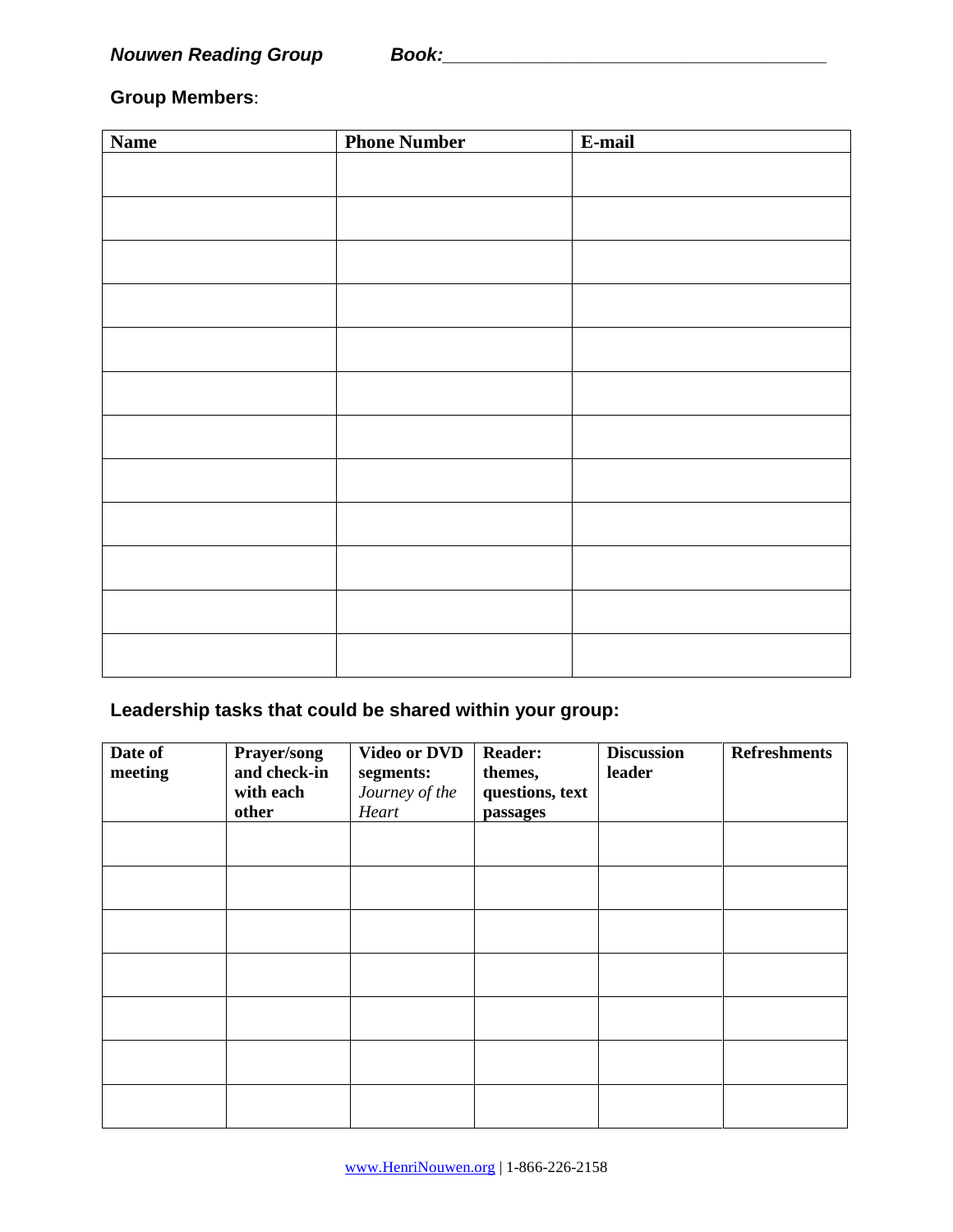

## Nouwen Reading Groups Feedback Form

Thank you for your interest in Nouwen Reading Groups! We would be most appreciative if you could take a few minutes at the end of your last meeting to complete this feedback form and send to our office in the US or Canada. We are eager to hear about your experience in the group and about the materials prepared by the Henri Nouwen Society. We continue to learn as we go along and with your help, we hope to improve and expand our offerings. Blessings!

1. Why did you decide to start/join a Nouwen reading group? (Check as many as are appropriate for you.)

| $\Box$ Enjoy discussing books $\Box$ Interested in discussions of a spiritual nature |                                        |
|--------------------------------------------------------------------------------------|----------------------------------------|
| $\Box$ Enjoy getting together with friends for any reason                            | $\Box$ Want to meet new people who are |
| interested in spirituality $\Box$ Nouwen's writing resonates with me                 |                                        |
| $\Box$ Did not know Nouwen's work but was interested $\Box$ Other:                   |                                        |

\_\_\_\_\_\_\_\_\_\_\_\_\_\_\_\_\_\_\_\_\_\_\_\_\_\_\_\_\_\_\_\_\_\_\_\_\_\_\_\_\_\_\_\_\_\_\_\_\_\_\_\_\_\_\_\_\_\_\_\_\_\_\_\_\_\_\_\_\_\_\_\_\_\_\_\_\_

\_\_\_\_\_\_\_\_\_\_\_\_\_\_\_\_\_\_\_\_\_\_\_\_\_\_\_\_\_\_\_\_\_\_\_\_\_\_\_\_\_\_\_\_\_\_\_\_\_\_\_\_\_\_\_\_\_\_\_\_\_\_\_\_\_\_\_\_\_\_\_\_\_\_\_\_\_

2. How did you invite people to join your reading group/hear about the reading group?

| $\square$ Spoke with friends/co-workers                 | $\Box$ Notice in church bulletin/newsletter |              |
|---------------------------------------------------------|---------------------------------------------|--------------|
| $\Box$ Announcement to congregation $\Box$ Social Media |                                             | $\Box$ Other |
|                                                         |                                             |              |

3. What book did you reflect on?

4. Why were you interested in discussing this particular book?

5. How would you evaluate the Henri Nouwen Society reflection guide? (please circle appropriate number)

| Not helpful |                                                                      |  |  | Extremely helpful           |
|-------------|----------------------------------------------------------------------|--|--|-----------------------------|
| $1 \t 2$    | 3 4 5 6 7 8                                                          |  |  |                             |
|             | 6. How was the reflection guide used?                                |  |  |                             |
|             | $\Box$ Used it as a starting point only $\Box$ Followed it carefully |  |  | $\Box$ Didn't use it at all |